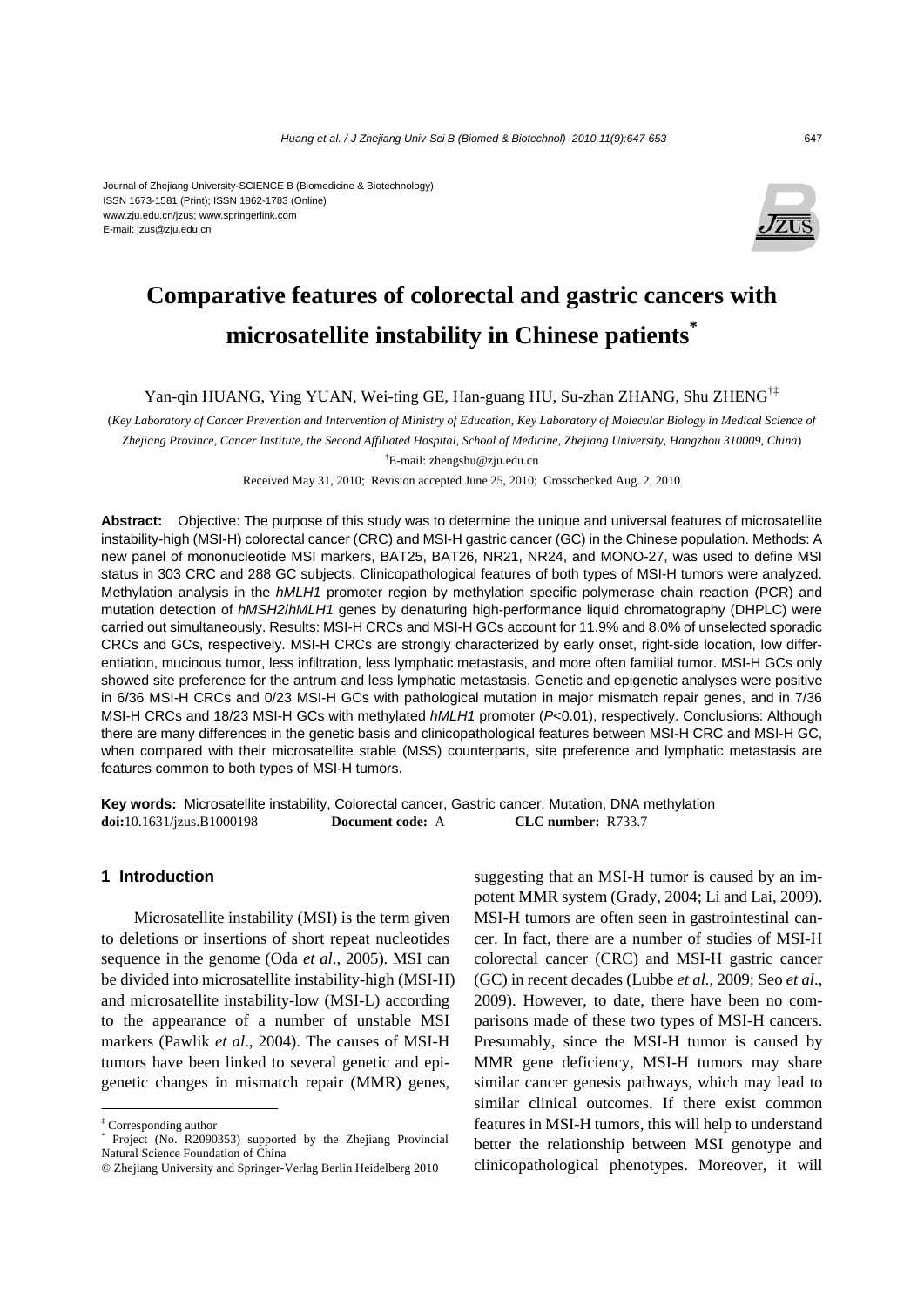help to distinguish MSI-H tumors from microsatellite stable (MSS) tumors more easily. In an attempt to discover similarities and differences between MSI-H CRC and MSI-H GC, we studied clinicopathological features as well as conducted genetic analyses of both MSI-H CRC and MSI-H GC in a Chinese population.

## **2 Materials and methods**

#### **2.1 Subjects and specimens**

This study was approved by the ethics committee of our institution, following the ethical guidelines of the 1975 Declaration of Helsinki (Forster *et al*., 2001). In total, 303 patients diagnosed with CRC and 288 patients diagnosed with GC underwent curative surgical resection between 2000 and 2004 in the Second Affiliated Hospital, School of Medicine, Zhejiang University, China. These patients served as the study population. During surgical resection, about 1 cm<sup>3</sup> of paired tumor and normal tissue were resected from the removed gastrointestinal tract and immediately preserved in −20 °C for future use. Each resection and preservation took place with the informed consent of the patients. Each tumor sample was pathologically verified by two experienced pathologists. Genomic DNA of each tissue was extracted by a standard phenol-chloroform method and was preserved in −20 °C.

## **2.2 MSI analysis by denaturing high-performance liquid chromatography (DHPLC)**

The DHPLC instrument used was the WAVE system (Transgenomic Inc., Omaha, NE, USA). Five MSI markers, BAT25, BAT26, NR21, NR24, and MONO-27, were used to determine microsatellite status according to the methodology previously reported (Murphy *et al*., 2006; Berginc and Glavac, 2009).

Polymerase chain reaction (PCR) primers for these five MSI markers were designed. DNA was amplified in a 25-µl volume system containing 100 ng of sample DNA, 200 µmol/L deoxynucleotide triphosphates (dNTPs), 2 mmol/L  $MgCl<sub>2</sub>$ , 15 pmol of each primer, and 0.25 U *Taq* DNA polymerase in a transgenomic recommended buffer. The reaction was incubated at 95 °C for 5 min, followed by 35 cycles of 95 °C (primer specific annealing temperature) and 72 °C for 50 s each, and then 8 min of final extension at 72 °C. PCR products were sent to DHPLC analysis without any purification.

MSI analysis was carried out on an automated HPLC device equipped with a DNA separation column. In total, 6–10 µl of each PCR product was separated at a flow rate 0.9 ml/min by means of a linear acetonitrile gradient. The column temperature was 50 °C. The detection range was set as  $\pm 100$  bp of specific DNA fragment. In the DHPLC, MSI-H sample shows a double peak and MSS one shows a single one (Fig. 1). A tumor sample was considered to be MSI-H if two or more of the five markers demonstrated instability, and was considered to be MSI-L if only one marker demonstrated instability.



**Fig. 1 A double peak for the MSI-H sample (a) and a single peak for the MSS sample (b) on DHPLC** 

## **2.3 Methylation analysis of** *hMLH1* **promoter region**

After MSI-H CRC and MSI-H GC were determined, methylation specific PCR (MSP) was used to determine the methylation status of the *hMLH1* promoter region in both MSI-H tumor types. Methylation specific primers were designed as previously reported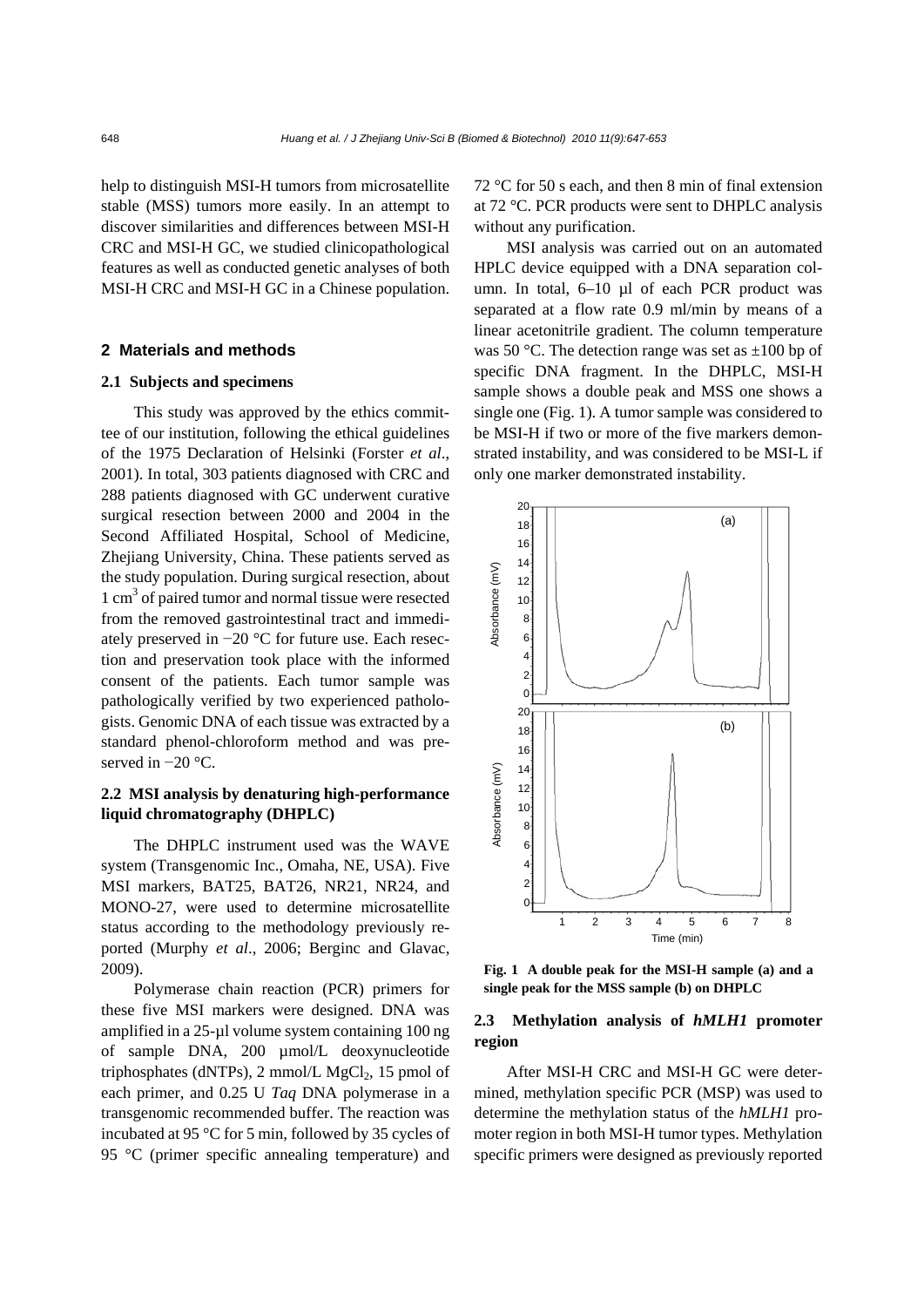(Deng *et al*., 1999). The PCR amplification procedure was similar with that in MSI detection. Each promoter region amplified by PCR has decisive roles in gene expression. MSP product was separated by DHPLC instead of agarose gel. If the DNA sequence was methylated, MSP would amplify methylated alleles, which would appear on DHPLC as a peak. If the DNA sequence was not methylated, there was no appearance of peaks on DHPLC.

## **2.4 Mutation analyses of coding sequences of**  *hMSH2* **and** *hMLH1*

For those MSI-H tumors without methylation in the *hMLH1* promoter region, further detection of somatic mutations in coding sequences of *hMSH2* and *hMLH1* was carried out by DHPLC. A total of 35 exons of both genes for every single methylationnegative MSI-H tumor were examined according to the methodology previously reported (Yuan *et al*., 2004). When a mutation was found by DHPLC and was verified by DNA sequencing, it was soon sent to a verification procedure to determine if it was a pathological mutation. Verification was settled in two steps. The first step was to align the mutant sequence with published dbSNP database in order to exclude the possibility of being known single nucleotide polymorphisms (SNPs). If the mutation was unpublished, the second step was carried out, in which DNA from 100 healthy individuals was examined for the same mutation. If the positive rate of a specific mutation in healthy individuals was less than 1%, it was considered to be a pathological mutation; otherwise it was regarded as a single nucleotide polymorphism with no significant pathological meaning.

#### **2.5 Data analysis**

Medical data for every subject were collected. The database was designed to preserve clinical and pathological statistics, MSI status, and genetic and epigenetic information.  $\chi^2$  statistic analysis was conducted by SPSS software.

## **3 Results**

#### **3.1 Frequency of MSI tumors**

MSI analyses of 303 CRCs resulted in 36 (11.9%)

MSI-H and 262 (86.5%) MSS tumors. Three DNA fragments from BAT26 PCR products were sent to DNA sequencing, and all the repeated mononucleotides showed shortened (2–6 bp) alleles. Of the 288 GCs in which MSI analyses were completed, 23 (8.0%) were MSI-H and 253 (87.8%) were MSS.

The DHPLC evaluation of mononucleotide instability is convenient, effective, and timesaving. It took less than 8 min per sample, allowing rapid throughput of a large numbers of samples in minimal time. However, it is difficult to evaluate dinucleotide markers D5S346, D2S123, and D17S250 by DHPLC. Despite the comparison of DNA from both paired cancer and normal tissue to define MSI status in dinucleotide evaluation, it was difficult to distinguish instability from stability by DHPLC for these dinucleotide markers.

## **3.2 Clinicopathological features of MSI-H CRC and MSI-H GC**

Statistical analysis showed (Table 1) that there were significant differences between MSI-H CRC and MSS CRC in several clinicopathological characteristics. However, differences between MSI-H GC and MSS GC were not apparent. MSI-H CRCs were more likely from younger subjects, were located in the right colon, and have a mucinous phenotype, less local aggressiveness, and less lymphatic metastasis. However, MSI-H GC tended only to locate in distal parts of the stomach.

## **3.3 Genetic and epigenetic alterations of MMR genes in MSI-H gastrointestinal tumors**

*hMLH1* promoter methylation was present in 18 out of 23 MSI-H GCs and 5 of 30 MSS GCs, while only 7 out of 36 MSI-H CRCs and 1 of 30 MSS CRCs showed methylated alleles in the *hMLH1* promoter region, significantly lower (*P*<0.01) than those in GCs. After methylation analysis, 5 MSI-H GCs and 29 MSI-H CRCs without methylation were sent for further mutation detection in *hMSH2*/ *hMLH1* genes.

Mutation detection of *hMSH2* and *hMLH1* indicates 37 single nucleotide changes in 34 MSI-H tumors. However, only six mutations proved pathological in MSI-H CRC (Table 2). No pathological mutations were found in MSI-H GC.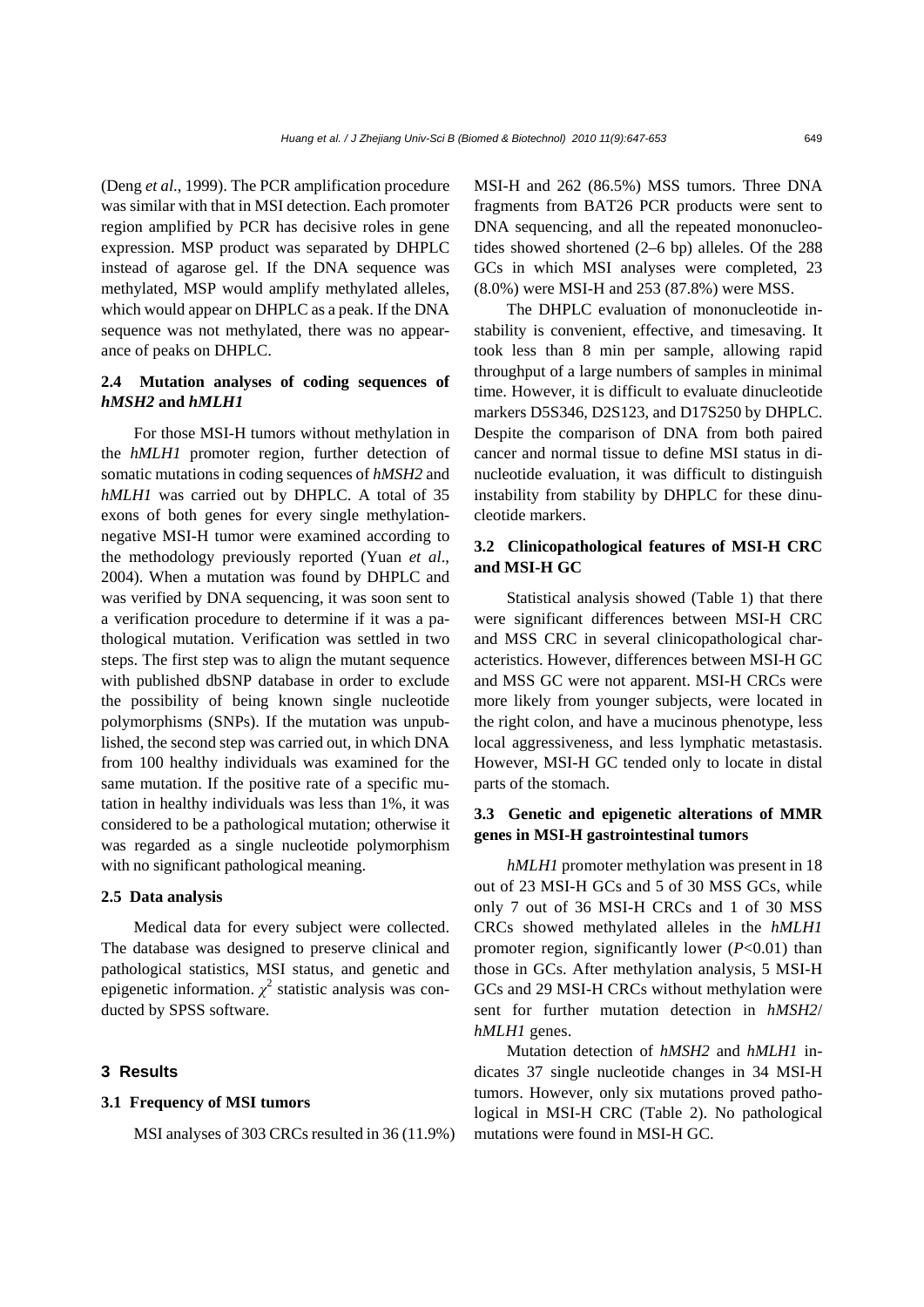|                                                                                                                                                  |              | <b>CRC</b>               |                  |                | GC        |                  |
|--------------------------------------------------------------------------------------------------------------------------------------------------|--------------|--------------------------|------------------|----------------|-----------|------------------|
| Parameter                                                                                                                                        | MSI-H (36)   | MSS (262)                | $\boldsymbol{P}$ | $MSI-H(23)$    | MSS (253) | $\boldsymbol{P}$ |
| Sex                                                                                                                                              |              |                          | 0.517            |                |           | 0.695            |
| Male                                                                                                                                             | 24           | 160                      |                  | 15             | 175       |                  |
| Female                                                                                                                                           | 12           | 102                      |                  | 8              | 78        |                  |
| Average age (year)                                                                                                                               | 54.6         | 60.9                     | 0.035            | 62.3           | 59.3      | 0.415            |
| Site                                                                                                                                             |              |                          |                  |                |           |                  |
| Right side <sup>1</sup>                                                                                                                          | 20           | 63                       | 0.000            |                |           |                  |
| Rectum                                                                                                                                           | 5            | 126                      | 0.031            |                |           |                  |
| Antrum <sup>2</sup>                                                                                                                              |              | $\overline{\phantom{0}}$ |                  | 19             | 142       | 0.014            |
| Differentiation                                                                                                                                  |              |                          | 0.007            |                |           | 0.869            |
| High                                                                                                                                             | 21           | 147                      |                  | 3              | 38        |                  |
| Middle                                                                                                                                           | 10           | 107                      |                  | 10             | 96        |                  |
| Low                                                                                                                                              | 5            | $\,8\,$                  |                  | 10             | 119       |                  |
| Mucinous tumor <sup>3</sup>                                                                                                                      |              |                          | 0.002            |                |           | 0.645            |
| $\ddot{}$                                                                                                                                        | 10           | 24                       |                  | 3              | 43        |                  |
|                                                                                                                                                  | 24           | 204                      |                  | 16             | 17        |                  |
| Infiltration                                                                                                                                     |              |                          | 0.002            |                |           | 0.422            |
| Muscle                                                                                                                                           | $\sqrt{6}$   | 47                       |                  | $\sqrt{6}$     | 51        |                  |
| Serosa                                                                                                                                           | 28           | 131                      |                  | 11             | 101       |                  |
| Invade through serosa                                                                                                                            | 2            | 84                       |                  | 6              | 101       |                  |
| Lymphatic metastasis <sup>4</sup>                                                                                                                |              |                          | 0.011            |                |           | 0.089            |
| ${\rm N0}$                                                                                                                                       | 29           | 144                      |                  | 3              | 56        |                  |
| $\mathbf{N}1$                                                                                                                                    | 6            | 79                       |                  | 10             | 81        |                  |
| N2                                                                                                                                               | 1            | 39                       |                  | 9              | 73        |                  |
| N3                                                                                                                                               |              | $\overline{\phantom{0}}$ |                  | $\mathbf{1}$   | 43        |                  |
| TNM stage                                                                                                                                        |              |                          | 0.024            |                |           | 0.468            |
| $\mathbf I$                                                                                                                                      | 6            | 37                       |                  | $\mathfrak{Z}$ | 48        |                  |
| $\rm II$                                                                                                                                         | 23           | 105                      |                  | $\tau$         | 53        |                  |
| $\mathop{\rm III}\nolimits$                                                                                                                      | $\sqrt{6}$   | 102                      |                  | 11             | 106       |                  |
| IV                                                                                                                                               | $\mathbf{1}$ | $18\,$                   |                  | $\overline{2}$ | 46        |                  |
| Family history <sup>5</sup>                                                                                                                      |              |                          | 0.001            |                |           | 0.100            |
| Yes                                                                                                                                              | $\,8\,$      | $11\,$                   |                  | 3              | $11\,$    |                  |
| No                                                                                                                                               | 28           | 251                      |                  | 20             | 242       |                  |
| Right side means that colorectal cancers (CRCs) were located in the cecum, ascending colon, and right half of transversum colon; <sup>2</sup> 19 |              |                          |                  |                |           |                  |

|  |  |  | Table 1 Clinicopathological features of MSI-H CRC and MSI-H GC in a Chinese population |
|--|--|--|----------------------------------------------------------------------------------------|
|  |  |  |                                                                                        |

microsatellite instability-high (MSI-H) gastric cancers (GCs) were located at antrum while four were located in another part of the stomach;<br><sup>3</sup> Partial mucinous differentiation was excluded from mucinous tumor category; <sup></sup> 7–15, N3: >15); <sup>5</sup> Family history includes hereditary nonpolyposis colorectal cancer related tumor in any of subject's immediate relatives

| Table 2 Six pathological somatic mutations in MSI-H CRC |  |  |  |  |  |  |  |  |
|---------------------------------------------------------|--|--|--|--|--|--|--|--|
|---------------------------------------------------------|--|--|--|--|--|--|--|--|

| Sample No.        | Gene  | HGVS description        | Amino acid change | Population frequency |
|-------------------|-------|-------------------------|-------------------|----------------------|
| CRC <sub>03</sub> | hMLHI | GI:13905125 c.8+5 T>G   | Splice site       | ${<}1\%$             |
| CRC <sub>07</sub> | hMLHI | GI:13905125 c.244 G>A   | Ala>Thr           | ${<}1\%$             |
| CRC <sub>14</sub> | hMLHI | GI:13905125 c.1477 C>G  | Pro>A1a           | ${<}1\%$             |
| CRC <sub>15</sub> | hMLHI | GI:13905125 c.1449 delA | Frame shift       | ${<}1\%$             |
| CRC <sub>20</sub> | hMLHI | GI:13905125 c.2250 G>C  | Termination       | ${<}1\%$             |
| CRC <sub>31</sub> | hMSH2 | GI:18204305 c.2516 G>A  | $Asp\geq His$     | ${<}1\%$             |

MSI-H: microsatellite instability-high; CRC: colorectal cancer; HGVS: Human Genome Variation Society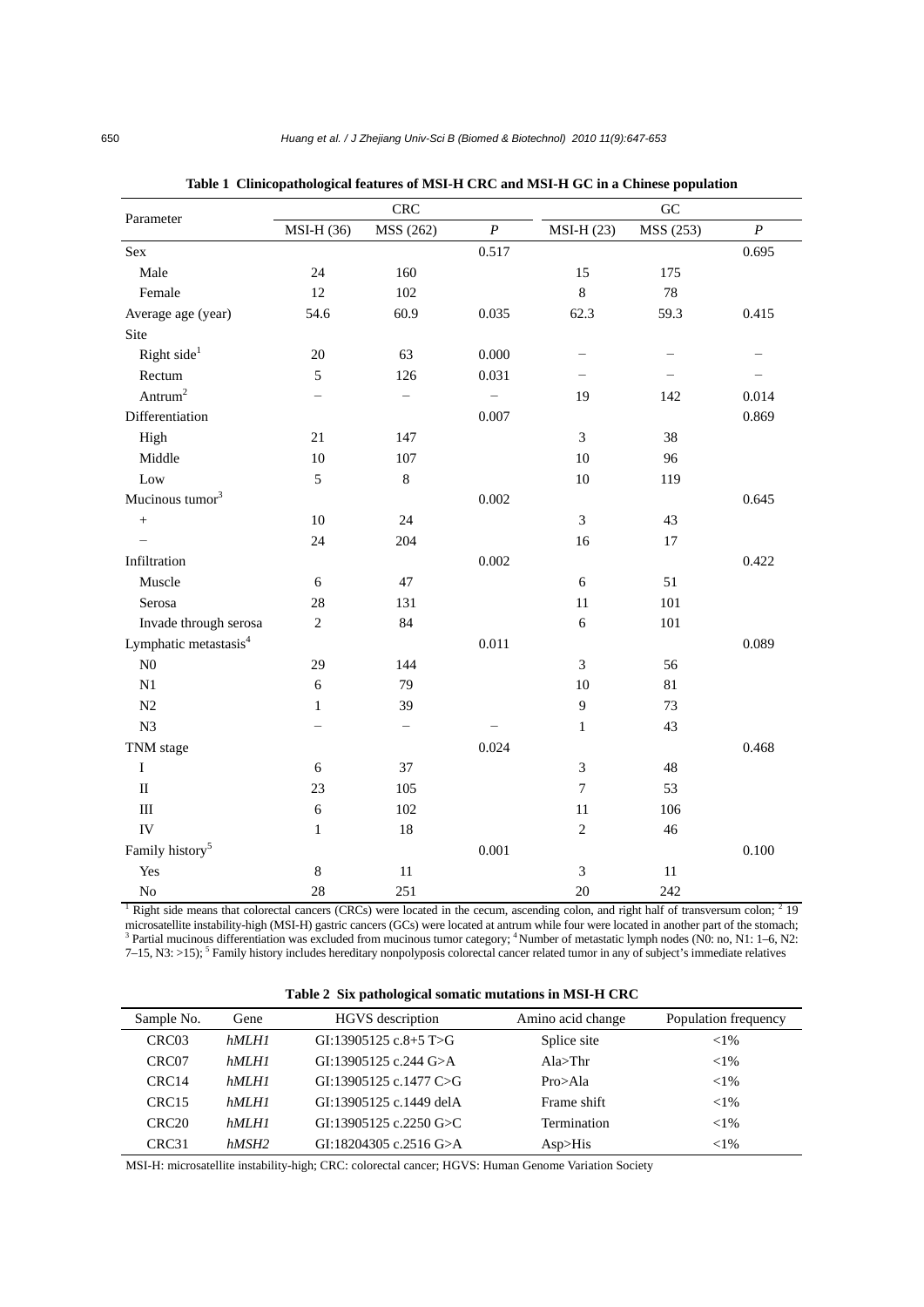### **4 Discussion**

# **4.1 MSI frequencies of CRC and GC in Chinese patients**

In 1997, a National Cancer Institute (NCI) workshop recommended the Bethesda panel markers for defining MSI tumor, these markers including two mononucleotide markers (BAT25 and BAT26) and three dinucleotide markers (D5S346, D2S123, and D17S250). If two of the five markers are unstable in a tumor, it is MSI-H. If only one marker is positive, it is MSI-L (Boland *et al*., 1998). In 2004, a follow-up NCI workshop further discussed MSI testing (Umar *et al*., 2004), and recognized the limitations of the original Bethesda panel due to the inclusion of dinucleotide repeats, which are less sensitive and specific than mononucleotide repeats for the identification of cancers with MMR deficiencies. Subsequent studies have shown that mononucleotide markers are sufficient to define MSI-H tumors (de la Chapelle, 1999; Suraweera *et al*., 2002; Buhard *et al*., 2004). Bacher *et al*. (2004) evaluated a set of 266 mono-, di-, tetra-, and penta-nucleotide repeats loci for potential use in MSI screening. They determined that mononucleotide loci are more sensitive and specific than dinucleotide loci for defining MSI tumors. Therefore, a new panel of markers for MSI testing was developed. This MSI analysis system includes five mononucleotide markers: BAT25, BAT26, NR21, NR24, and MONO-27. The system is now commercially available from Promega Corp. (Murphy *et al*., 2006).

In our study, a total of 303 CRCs and 288 GCs were screened by five mononucleotide markers. We confirmed 36 MSI-H CRCs and 23 MSI-H GCs. The observed MSI-H tumor frequency in CRC was 11.9%, which was similar with that reported in Korean (9%) and Australian (11%) populations (Lim *et al*., 2004). The frequency of MSI-H GC in our study was 8.0%, which was quite lower than that observed either in Japanese population (20%) or in European American (39%) (Theuer *et al*., 2002). Another study reported a frequency of 19% in GCs in Caucasians (An *et al*., 2005). However, a study in a Chinese population with a small sample (*n*=68) reported an 11% MSI-H frequency in GCs (Fang *et al*., 2003). A very recent study in a Korean population reported a 9.6% MSI-H GC frequency in sporadic GCs (Gu *et al*., 2009). We conclude that the frequency of MSI-H GC in Chinese

populations is relatively low when compared with those in Japan and Western countries.

## **4.2 Universal and unique features of MSI-H gastrointestinal cancer**

Many reports have provided information about clinicopathological features of MSI-H CRC. MSI-H CRC is strongly characterized by early onset, mucinous type tumors, right-side location of the colon, and better survival rates. In this study, we were interested in comparative features between MSI-H CRC and MSI-H GC. Hypothesizing that since all MSI tumors are caused by impotent DNA mismatch repair system, one may postulate that MSI tumors share similar oncogenesis pathways which in turn may lead to similar clinicopathological outcomes. However, the results turned out to be different. There were only two universal features between MSI-H CRC and MSI-H GC found in this study. First, both MSI-H CRC and MSI-H GC tend to be located at a particular site of the respective organs, though it is difficult to explain the relationships between these particular sites. Another universal feature which may exist between these two types of MSI-H tumors is local lymphatic metastasis. In an attempt to find out the relationship between lymphatic metastasis and MSI status, we first separated tumors into two groups in both the MSI-H tumor and MSS tumor groups. One was lymphatic metastasis positive and the other was free from lymphatic metastasis. As a result, MSI-H CRC showed statistically significantly less lymphatic metastasis than MSS CRC. Overall, 80% of MSI-H CRCs had no lymphatic involvement. Yet, the same feature failed to reach statistical significance for MSI-H GC, though there was a tendency that MSI-H GC had less lymphatic metastasis. Re-examining the data, we found that there was a significant difference of involved lymph node numbers between MSI-H GC and MSS GC. The average number of inspected lymph nodes per case in MSI-H GC was 23.4, almost the same as that for MSS GC (23.7). However, the average number of positive lymph nodes in MSI-H GC (5.8) was significantly  $(P=0.005)$  lower than that of MSS GC (8.3). The data were less persuasive, suggesting that both MSI-H CRC and MSI-H GC tend to have less lymphatic involvement. In a very recent study, Ma *et al*. (2009) observed a lower frequency of MSI-H in GC without lymph node metastasis when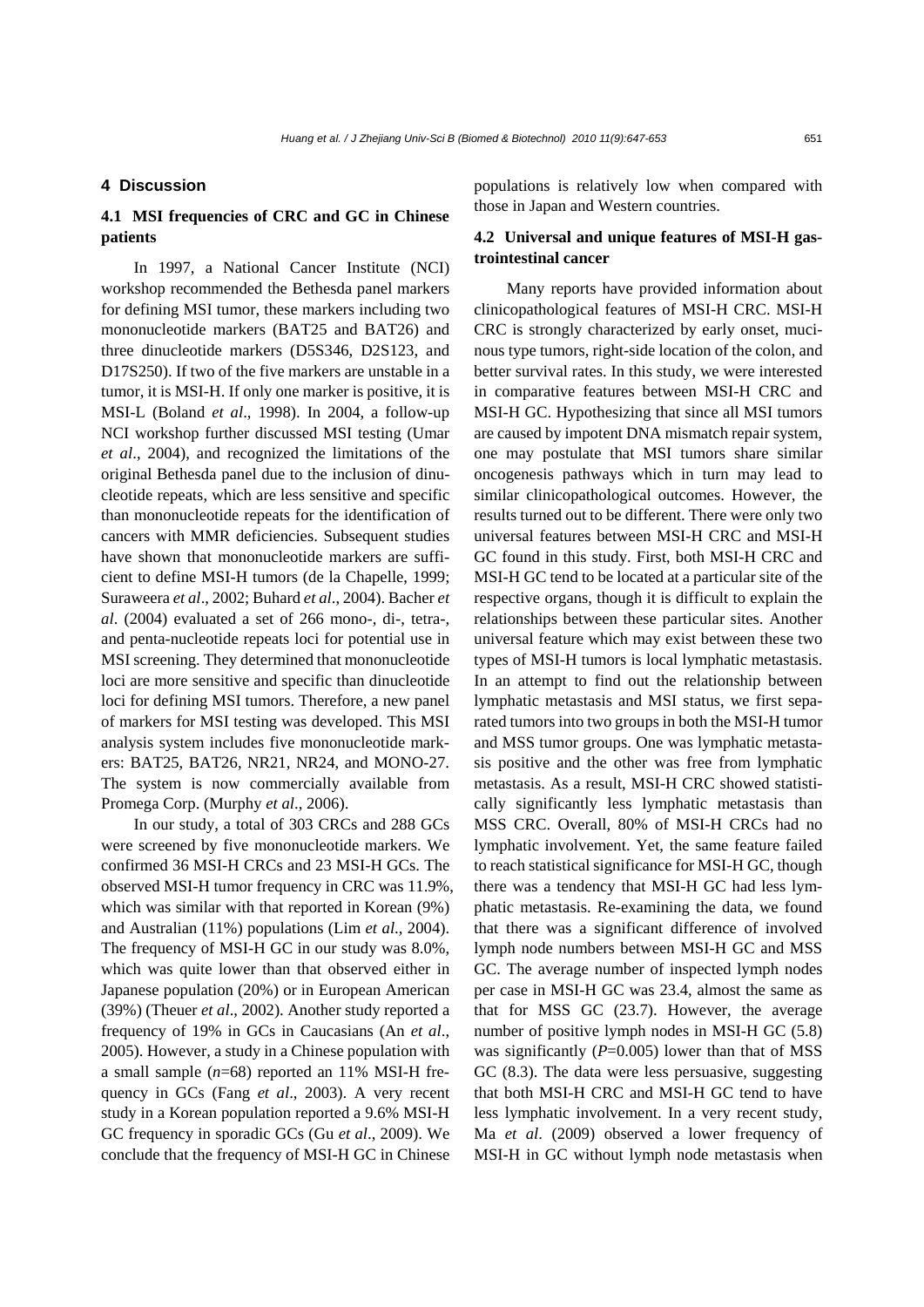compared with that in lymph node metastasis positive GC. Xiao *et al*. (2006)'s study in a Chinese population also found that the frequency of MSI in GC without lymph node metastasis was significantly higher than that in GC with lymph node metastasis (66.7% vs. 34.3%, *P*<0.05). We conclude that there may exist a weak relationship between MSI-H and lymph node metastasis in gastrointestinal cancer.

Apart from site preference and local lymphatic metastasis, MSI-H GC failed to show any special features when compared with its MSS counterpart. However, unique features of MSI-H CRC are apparent and well-grounded.

#### **4.3 Clinical and biological significance**

In the newest version of practice guidelines for colon cancer from the National Comprehensive Cancer Network, MSI testing is recommended for all colon cancers because stage II colon cancer will not benefit from 5-FU (fluorouracil) adjuvant chemotherapy (Sargent *et al*., 2010). Selective adjuvant chemotherapeutic treatment of stage II CRC has long been a problem for oncologists. This problem also existed in GC (Vita *et al*., 2007), and induction adjuvant chemotherapy for stage II GC will possibly depend on MSI status of the cancer. From the results of our findings, it is unreasonable to make such a hypothesis, because MSI-H CRC and MSI-H GC are so often different in both clinicopathological and genetic features. From DNA mismatch repair deficiency to MSI and tumor formation, it is difficult to conclude that there exists a definite, common oncogenesis pathway in gastrointestinal tumors. In conclusion, MSI is a phenotypic phenomenon rather than a cause of these diseases.

#### **References**

- An, C., Choi, I.S., Yao, J.C., Worah, S., Xie, K., Mansfield, P.F., Ajani, J.A., Rashid, A., Hamilton, S.R., Wu, T.T., 2005. Prognostic significance of CpG island methylator phenotype and microsatellite instability in gastric carcinoma. *Clin. Cancer. Res.*, **11**(2):656-663.
- Bacher, J.W., Flanagan, L.A., Smalley, R.L., Nassif, N.A., Burgart, L.J., Halberg, R.B., Megid, W.M., Thibodeau, S.N., 2004. Development of a fluorescent multiplex assay for detection of MSI-high tumors. *Dis. Markers*, **20**(4-5): 237-250.
- Berginc, G., Glavac, D., 2009. Rapid and accurate approach for screening of microsatellite unstable tumours using quasimonomorphic mononucleotide repeats and denatu-

rating high performance liquid chromatography (DHPLC). *Dis. Markers*, **26**(1):19-26.

- Boland, C.R., Thibodeau, S.N., Hamilton, S.R., Sidransky, D., Eshleman, J.R., Burt, R.W., Meltzer, S.J., Rodriguez-Bigas, M.A., Fodde, R., Ranzani, G.N., *et al*., 1998. A national cancer institute workshop on microsatellite instability for cancer detection and familial predisposition: development of international criteria for the determination of microsatellite instability in colorectal cancer. *Cancer Res.*, **58**(22):5248-5257.
- Buhard, O., Suraweera, N., Lectard, A., Duval, A., Hamelin, R., 2004. Quasimonomorphic mononucleotide repeats for high-level microsatellite instability analysis. *Dis. Markers*, **20**(4-5):251-257.
- de la Chapelle, A., 1999. Testing tumors for microsatellite instability. *Eur. J. Hum. Genet.*, **7**(4):407-408. [doi:10. 1038/sj.ejhg.5200335]
- Deng, G., Chen, A., Hong, J., Chae, H.S., Kim, Y.S., 1999. Methylation of CpG in a small region of the *hMLH1* promoter invariably correlates with the absence of gene expression. *Cancer Res.*, **59**(9):2029-2033.
- Fang, D.C., Wang, R.Q., Yang, S.M., Yang, J.M., Liu, H.F., Peng, G.Y., Xiao, T.L., Luo, Y.H., 2003. Mutation and methylation of *hMLH1* in gastric carcinomas with microsatellite instability. *World J. Gastroenterol.*, **9**(4): 655-659.
- Forster, H.P., Emanuel, E., Grady, C., 2001. The 2000 revision of the Declaration of Helsinki: a step forward or more confusion? *Lancet*, **358**(9291):1449-1453. [doi:10.1016/ S0140-6736(01)06534-5]
- Grady, W.M., 2004. Genomic instability and colon cancer. *Cancer Metastasis Rev.*, **23**(1-2):11-27. [doi:10.1023/A: 1025861527711]
- Gu, M., Kim, D., Bae, Y., Choi, J., Kim, S., Song, S., 2009. Analysis of microsatellite instability, protein expression and methylation status of *hMLH1* and *hMSH2* genes in gastric carcinomas. *Hepatogastroenterology*, **56**(91-92): 899-904.
- Li, F.Y., Lai, M.D., 2009. Colorectal cancer, one entity or three. *J. Zhejiang Univ.-Sci. B*, **10**(3):219-229. [doi:10.1631/ izus.B08202731
- Lim, S.B., Jeong, S.Y., Lee, M.R., Ku, J.L., Shin, Y.K., Kim, W.H., Park, J.G., 2004. Prognostic significance of microsatellite instability in sporadic colorectal cancer. *Int. J. Colorectal Dis.*, **19**(6):533-537. [doi:10.1007/s00384- 004-0596-2]
- Lubbe, S.J., Webb, E.L., Chandler, I.P., Houlston, R.S., 2009. Implications of familial colorectal cancer risk profiles and microsatellite instability status. *J. Clin. Oncol.*, **27**(13): 2238-2244. [doi:10.1200/JCO.2008.20.3364]
- Ma, Y., Wu, L., Liu, C., Xu, L., Li, D., Li, J.C., 2009. The correlation of genetic instability of *PINX1* gene to clinicopathological features of gastric cancer in the Chinese population. *J. Cancer Res. Clin. Oncol.*, **135**(3):431-437. [doi:10.1007/s00432-008-0471-6]
- Murphy, K.M., Zhang, S., Geiger, T., Hafez, M.J., Bacher, J., Berg, K.D., Eshleman, J.R., 2006. Comparison of the